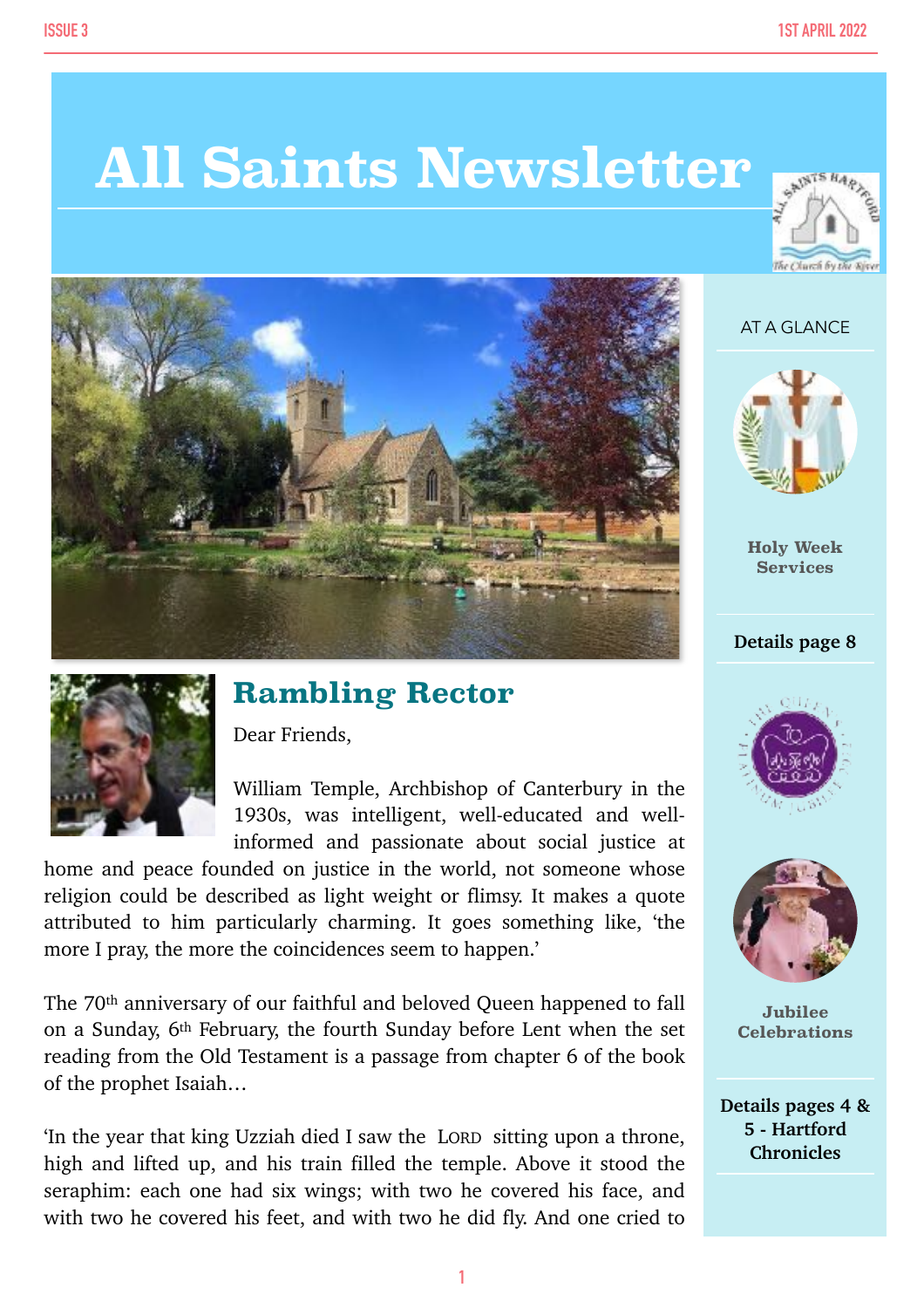another, and said, Holy, holy, holy, is the LORD of hosts: the whole earth is full of his glory.'

It was a most appropriate passage as we recalled the moment when King George 6th died, and the young Princess Elizabeth acceded to the throne, bringing with her a Christian faith which has sustained her and become more and more true with the passing of the years.

We now look forward to the celebration of the 70<sup>th</sup> anniversary of HM Queen's coronation which will be marked with a double bank holiday and events over the four days from 2<sup>nd</sup> to 5<sup>th</sup> June. The church will be open and there will be a large book full of empty pages in which we hope that you will write.

You may wish to recall a particular memory or something for which you are grateful from the Queen's long reign, or as her Majesty herself puts it, rather charmingly, 'to celebrate some of the many positive things that have happily coincided with my reign'. You may wish to offer your greeting or perhaps a prayer or poem. We hope that the book will serve as a fitting memorial of this unique event in our nation's history.

There will also of course be a service in church on Sunday 5th June to mark the occasion of the Platinum Jubilee. Do please join us.

*Almighty God, the fountain of all goodness, bless our Sovereign Lady, Queen Elizabeth, and all who are set in authority under her; that they may order all things in wisdom and equity, righteousness and peace, to the honour and glory of your name and the good of your Church and people; through Jesus Christ your Son our Lord, who is alive and reigns with you, in the unity of the Holy Spirit, one God, now and for ever. Amen.*

With love and prayers

Geoff

#### GLANCING BACK



**Oak Cabinet**



**The Lantern Seat**

**See our Feature page - 6 & 7**



**Tree Planting to commemorate the Queen's Platinum Jubilee**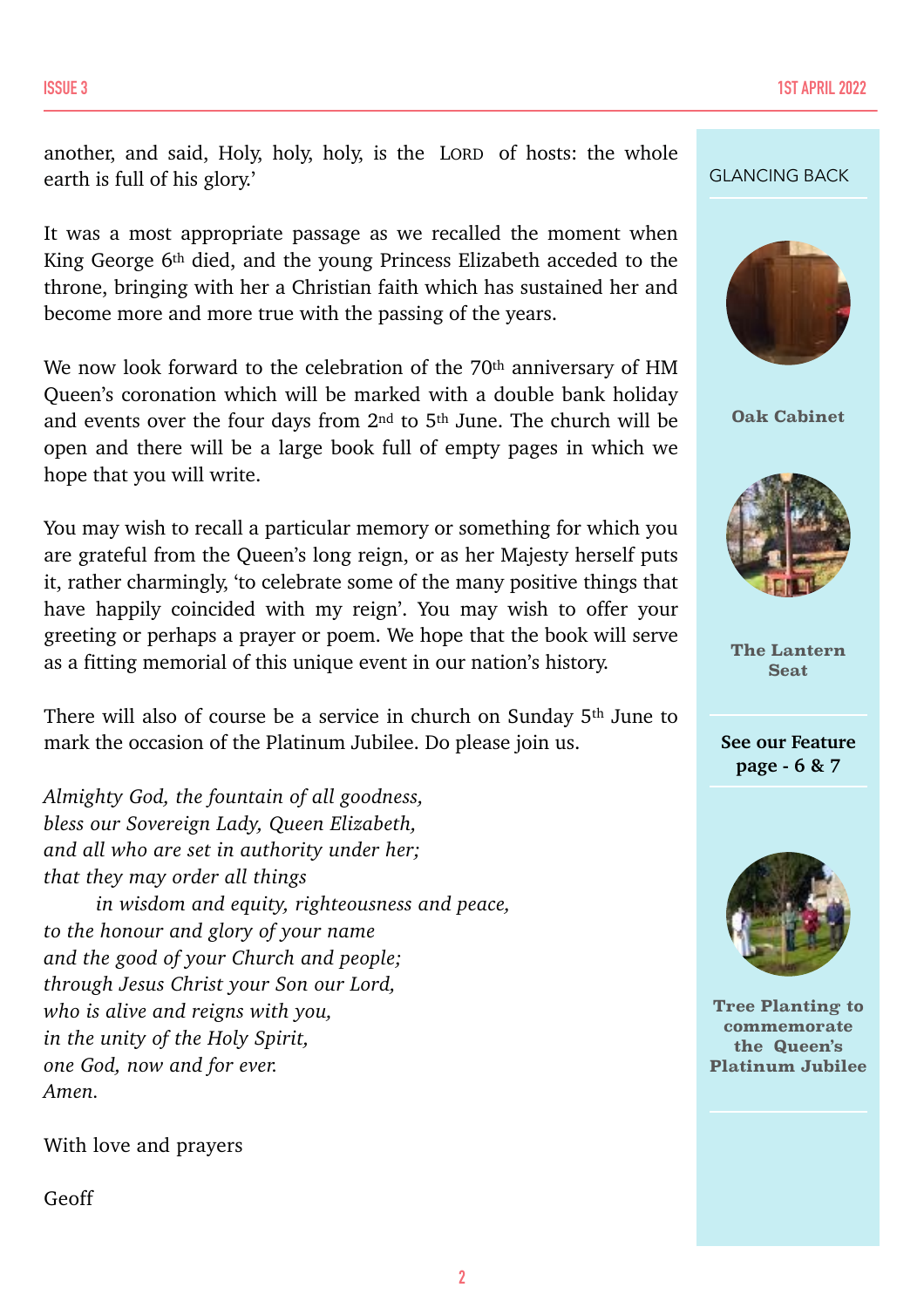

### *April 2022* **Money Matters**

*The Church receives no grants or financial support from the Diocese or anywhere else – all our income is raised locally by Direct Giving or from Other Income.*

**The 2021 Accounts** have been signed off by David Ebdale, our Independent Examiner and approved by the PCC. In Summary the 2021 Accounts report:

**Income: £65,025 Expenditure: £65,076 Deficit: £51 Total Bank Funds: £56,562**

The deficit of £51 against a budgeted deficit of £6,235 for 2021 is remarkable particularly in the context of the ongoing effect of the Covid pandemic.

The 2021 Accounts can be viewed on the Church Website on the Home Page – select 2021 Report & Accounts, where the Treasurer's Report gives a full explanation of the accounts.

#### **Moving forward into 2022**

We are budgeting a deficit of £2,265 for 2022 which if needed can be funded from reserves. At the start of 2022 we were expecting a much greater level of normality compared with the last two years when we experienced the effects on the Covid pandemic on our income. However, that was before the terrible and tragic invasion of Ukraine by Russia.

With the turbulence this has caused on the world financial markets, it will be unlikely to see any capital growth in our Investment Fund in 2022. The war will also have other effects on our finances including Direct Giving and the cost of energy and other commodities. During the year we are hoping to sell the Grazing Land, and the proceeds of this sale will enable us to invest the money which will provide a far greater return than the current Rental Income.

#### **1st January to 28th February**

**Income: £8,265 Expenditure: £8,476 Deficit: £211 Total Bank Funds: £50,921 Forecast Deficit for 2022: £2,177**

Our goal is to achieve a balanced outcome for the year and minimise any deficit. Currently the forecast deficit is £2,177 against a budget of £2,265 for the year.

Paul Fearon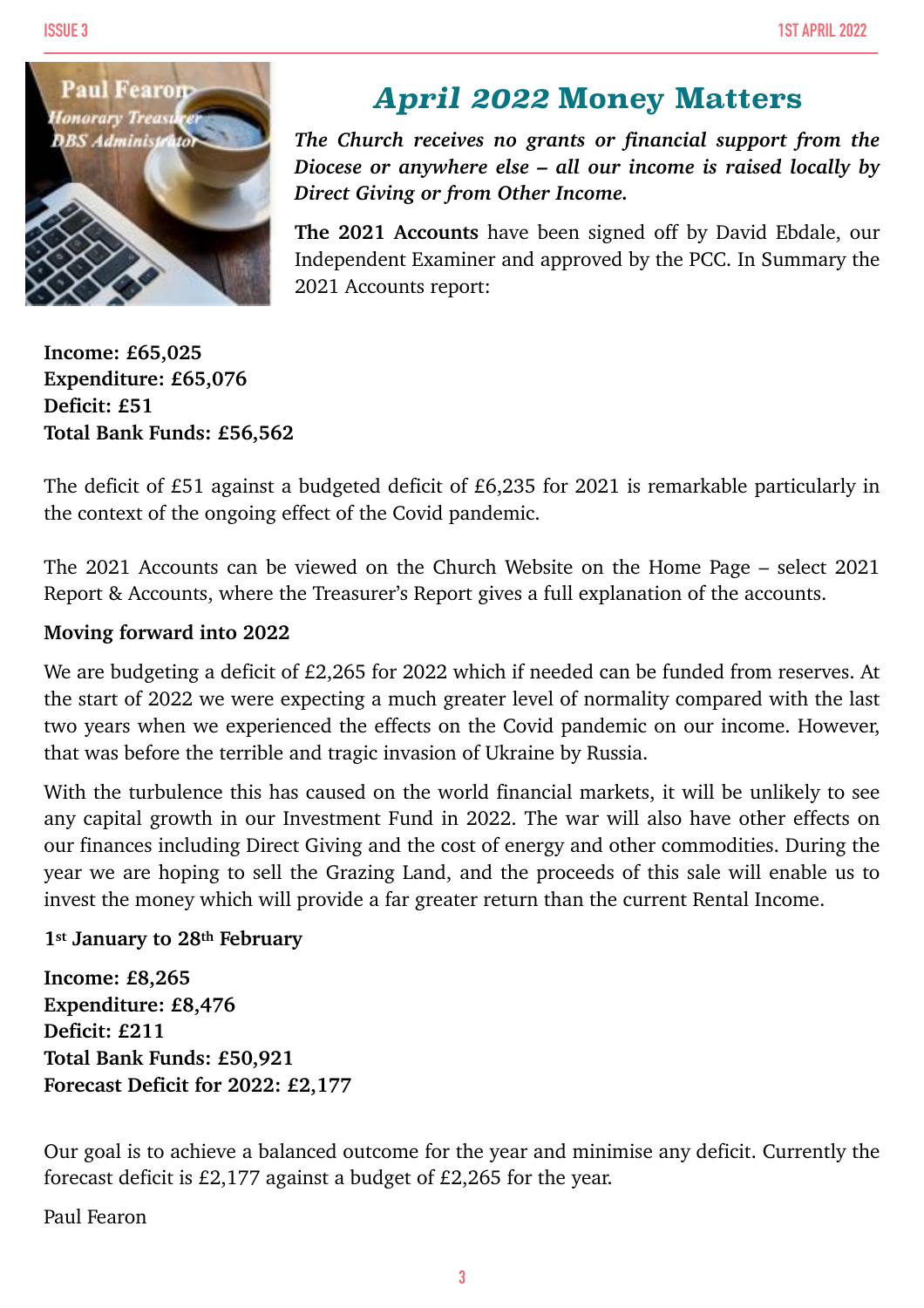

### Church Treasurer **The Hartford Chronicles** *Hartford Chronicles - keeping you in touch with*

*Church Life and all the social events for the next three months.*

Seeing all the beautiful spring bulbs in our gardens and the hedgerows does lift our hearts and we

begin to look forward to all the gifts of nature to come. Though at this moment in time many of our thoughts and prayers are with the people of the Ukraine and other things take second place.

On a Sunday in early February, we welcomed a lovely family to our church service. It was an absolute joy to see young children in our congregation with their parents. Little did we know that we would be seeing the family quite regularly. Sam Perez was to become our Curate and with warm hearts we all welcome Sam, Bekah and their three children. In a short space of time Sam has become part of our church life and we all look forward to his taking part in our services and church planning.

By the time you read this newsletter the first of our Lent Lunches will have taken place. The second one is on Wednesday 6th April in the church room between 12.30pm and 2pm. This has been well advertised on our website and Weekly Sheet.

On Saturday 7th May we are holding a coffee morning to raise funds for flowers for the Jubilee and also our Flower and Harvest Festival. The Coffee Morning will have the usual coffee, tea, biscuits, and cakes. There will be stalls selling cards, books, and jigsaws and hopefully cakes. The Coffee Morning is being held in the church room between 10am and 12pm.

The Platinum Jubilee is being held over 4 days: Thursday 2nd June – Sunday 5th June. The Church will be decorated in flowers, flags and various other arrangements and we hope it will look quite stunning. In the church there will be a book for people to write memories and messages in commemorating such a very special event. A display of photographs from the Queen's reign is being prepared for display in church for the celebration. The church will be open on Thursday 2nd June between 11am and 4pm. Friday 3rd June there is a wedding taking place so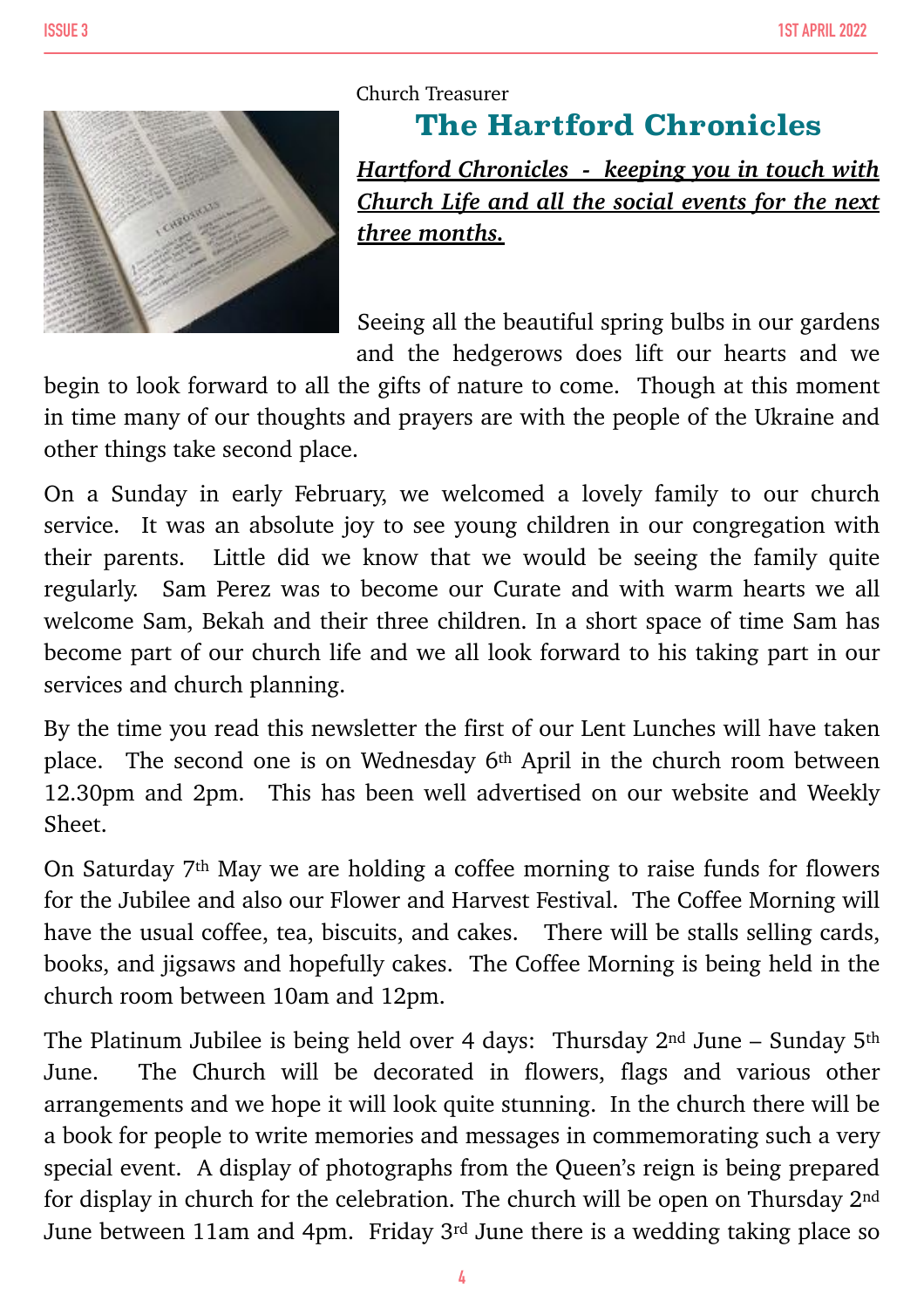we will open the church from  $2.30 \text{pm} - 4.30 \text{pm}$ . Saturday 4<sup>th</sup> June again the church will be open from 11am and 4p.m. Sunday 5th June will be a service of celebration. During the times the church is open we will be serving tea, coffee, biscuits, and cake. We hope many people will come into Church to see the colourful arrangements and enjoy refreshments and of course to write in or sign the Jubilee Book.

Huntingdon Male Voice Choir are giving a concert in church on Saturday 18th June – further details to follow. This should be a very enjoyable evening of music and singing. Tickets for the evening will be on sale at Church and refreshments will be served during the interval.

These events take us up to the end of June and we hope you will find time to come along and enjoy each event and support our church. Further events for July, August and September will be in the next newsletter, there will be posters and leaflets reminding us of the dates.

With the many social events that have been arranged we also have our A.P.C.M. on Tuesday 26th April at 7p.m. in Church. We do need your support for this special Church meeting where the Church Year will be reflected on. Please make that special effort and come along.

We look forward to welcoming you to our Church Services and meeting you at the social events we have arranged.

Until next time,

Pam Fearon - PCC Secretary.

Our new Curate Sam reading the prayer of dedication for the planting of the new rowan tree to commemorate the Queen's Platinum Jubilee. 22/03/2022

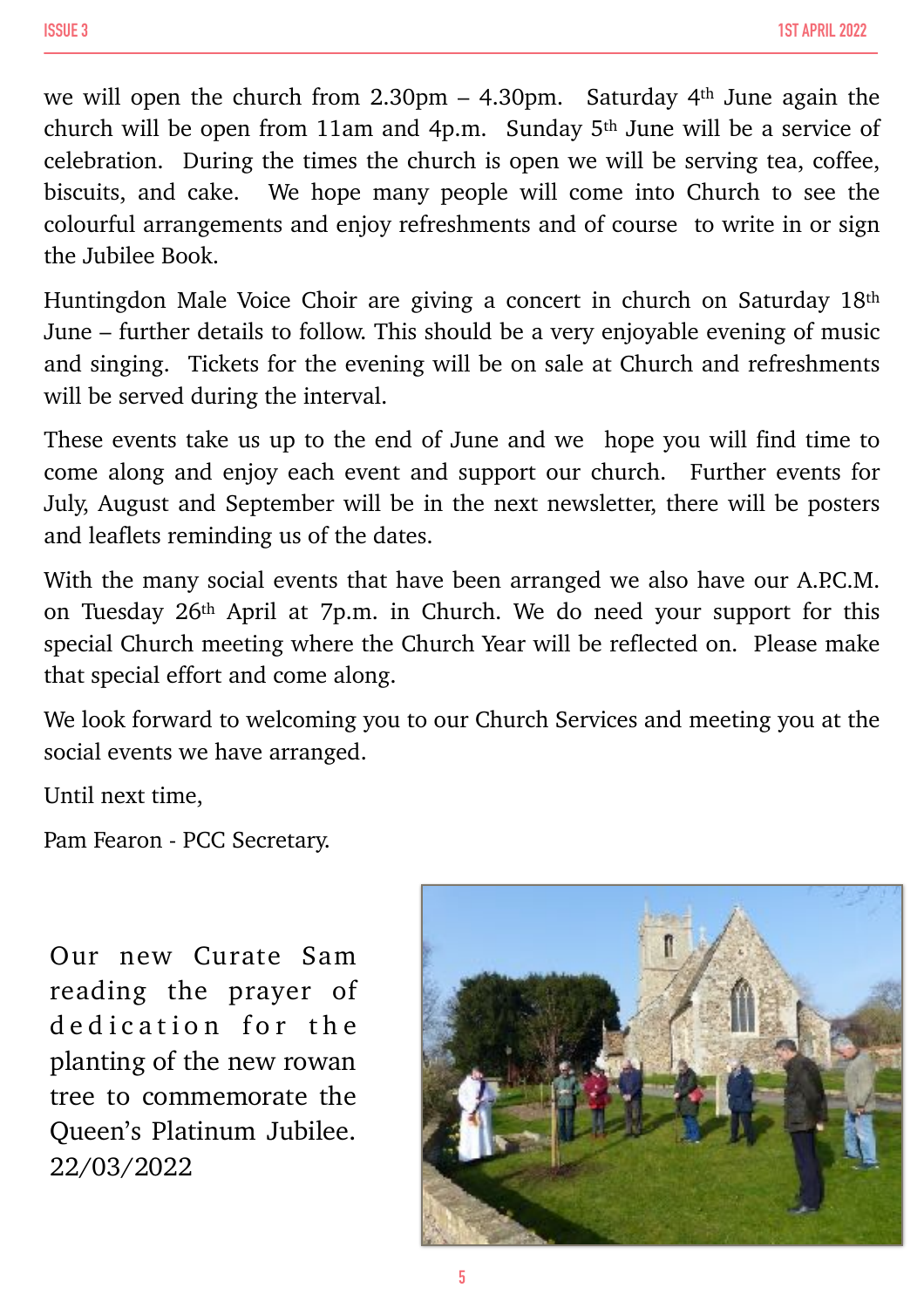## **FEATURE PAGE**

#### **Oak Cabinet**

It was decided to move the PA System and Music Equipment from its place by the side of the organ where they had been for many years to the rear of the church. The PCC agreed that as the final piece of the organ restoration that the equipment should be housed in an Oak Cabinet.

We contacted Peter Graham of Jacowe Joinery in Godmanchester to commission a bespoke Oak Cabinet. During the conversation with Peter when he came to the church last summer, he explained that just after completing his apprenticeship some thirty years ago he had designed and installed the oak frame for the windows above the screen of the choir vestry. It's not surprising that several local churches have some very beautiful pieces of wooden furniture which have been made by Peter.

The Oak Cabinet, which is freestanding was delivered at the end of February. It really looks beautiful and blends in so well with the screen of the Choir Vestry although the photos of the unit including a view inside don't fully do it justice.

The PA System and Music Equipment have now been installed in the Oak Cabinet by Gregg from AVexpert, who have recently fitted our new Lectern and Pulpit microphones.

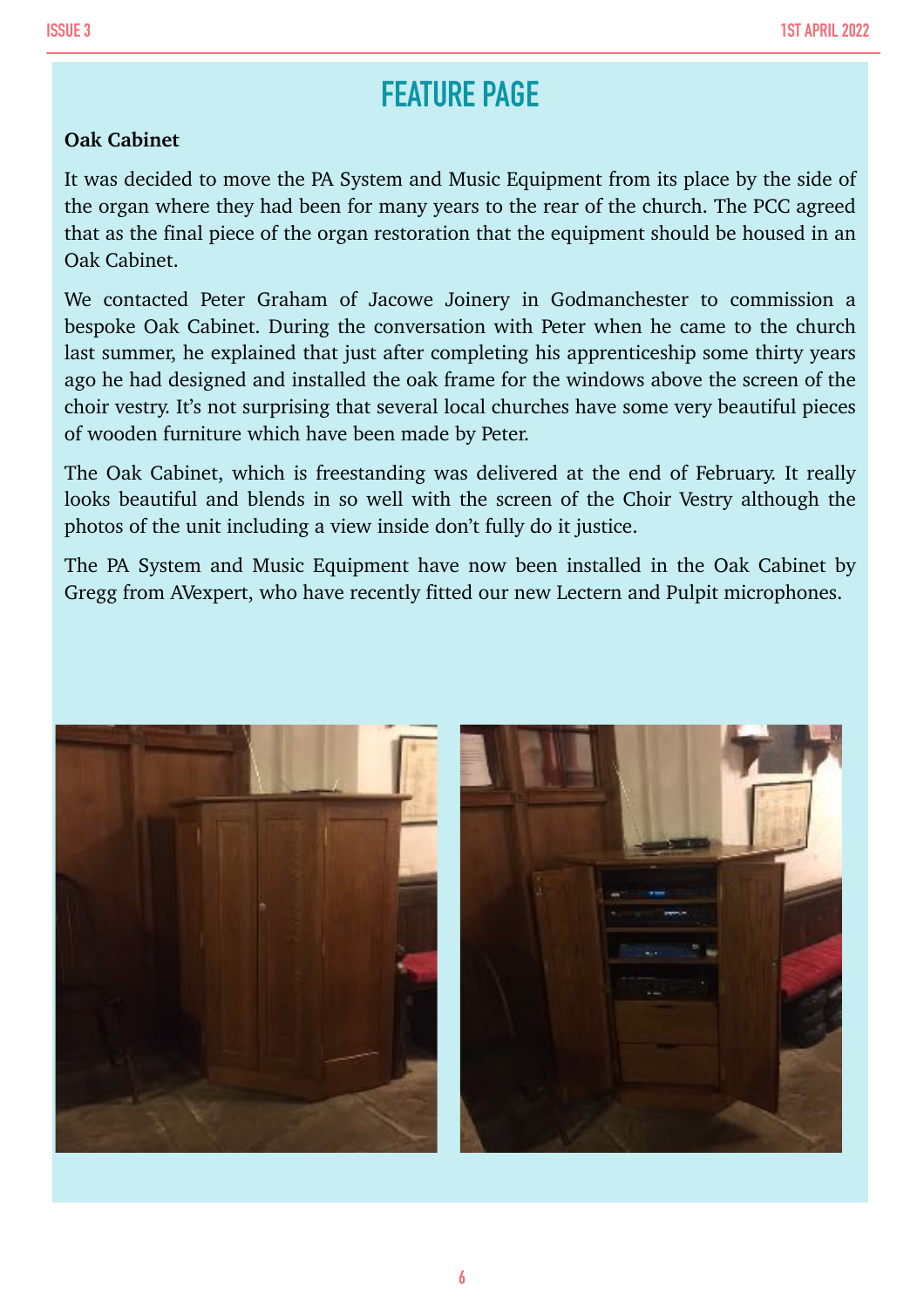#### **Lantern Seat – Before and After!**

One of the much-loved features of All Saints Churchyard is the Lantern Seat by the main church door. So many people have enjoyed just sitting there, reflecting, and enjoying the wonderful views up the river especially on a beautiful sunny day. It's featured in many wedding photos too.

The seat has been there for so many years that no one could exactly remember when it was first put there! Sadly, last year time and rot caught up with it and it finally fell apart! It was totally beyond repair and so the PCC decided to replace it.

The new seat is made from Iroko, a large hardwood tree from the west coast of tropical Africa. Due to the Covid pandemic the cost of wood along with many building materials has more than doubled in price in the last year. We obtained two quotes for the seat, both of which were almost the same at £1,600. We decided to use J & D Ward, a local firm of carpenters who replaced the Lantern Seat in December.

It is a joy to hear so many positive comments and much delight that the seat has been replaced.



Before …….. After ……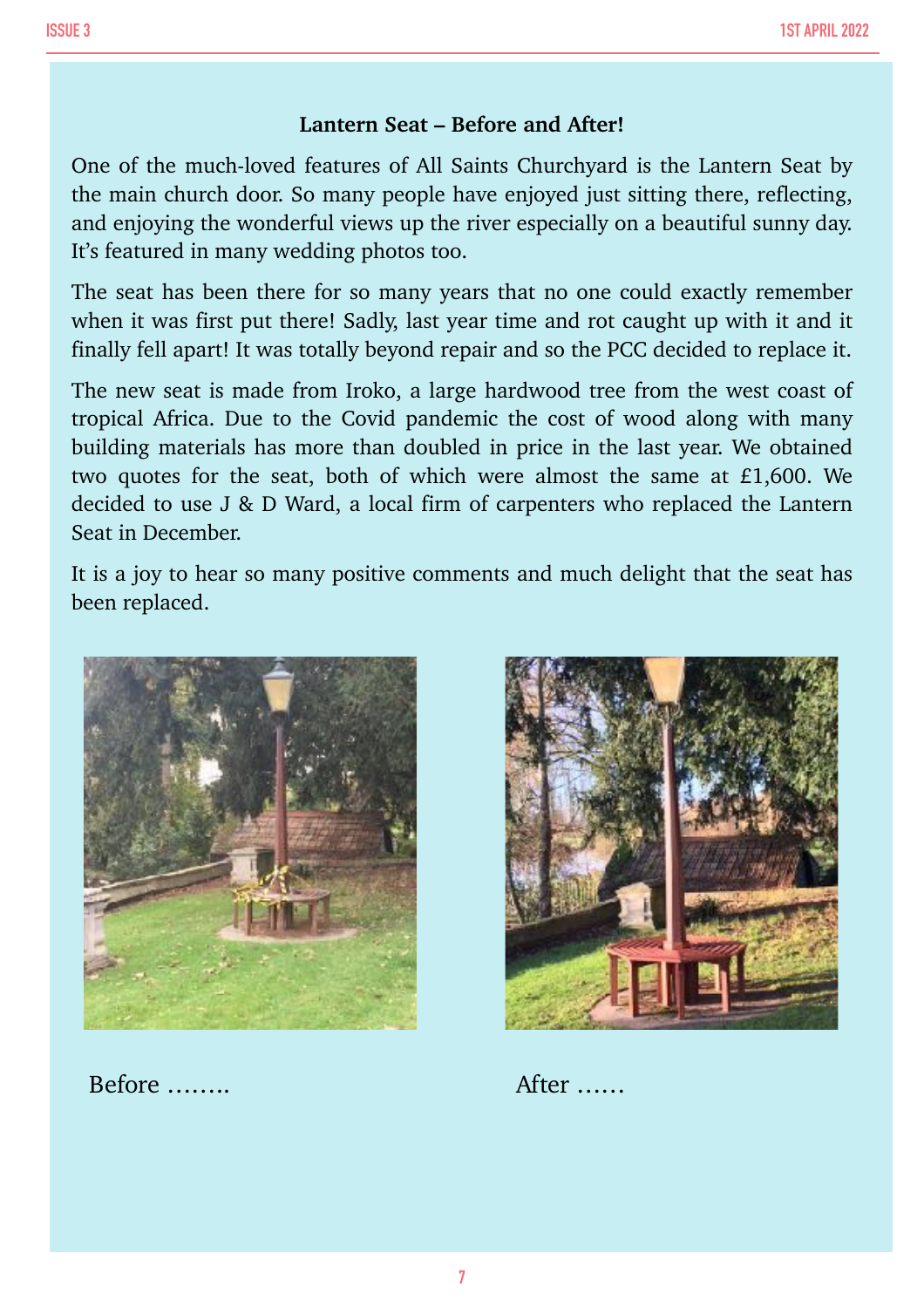# **All Saints Diary**

## **APRIL 2022**

**Mondays April 4th, 11th, 25th** Crafty Saints 10.00 am - 12.00 pm

**Mondays April 4th** Chatty Saints 2.00 pm - 4.00 pm

**Wednesday 6th April 12.30pm – 2pm** Lent Lunch

### **Holy Week Services**

**——————————————————————————**

**Sunday 10th April - Palm Sunday Service 11.00 am**

**Thursday 14th April** - **Maundy Thursday Communion Service 7.00 pm**

**Friday 15th April** - **Good Friday Meditation Service 12 noon**

**Sunday 17th April - Easter Day service - 11.00 am**

**——————————————————————————**

| <b>Wednesday 20th April at 7pm - Service of Healing and Wholeness with</b>   |
|------------------------------------------------------------------------------|
| Communion                                                                    |
| - resumption of this regular service on the third Wednesday evening of every |
| month                                                                        |

#### **Tuesday 26th April at 7pm - APCM**

- please come and support our clergy / PCC team at our Annual Parochial Church Meeting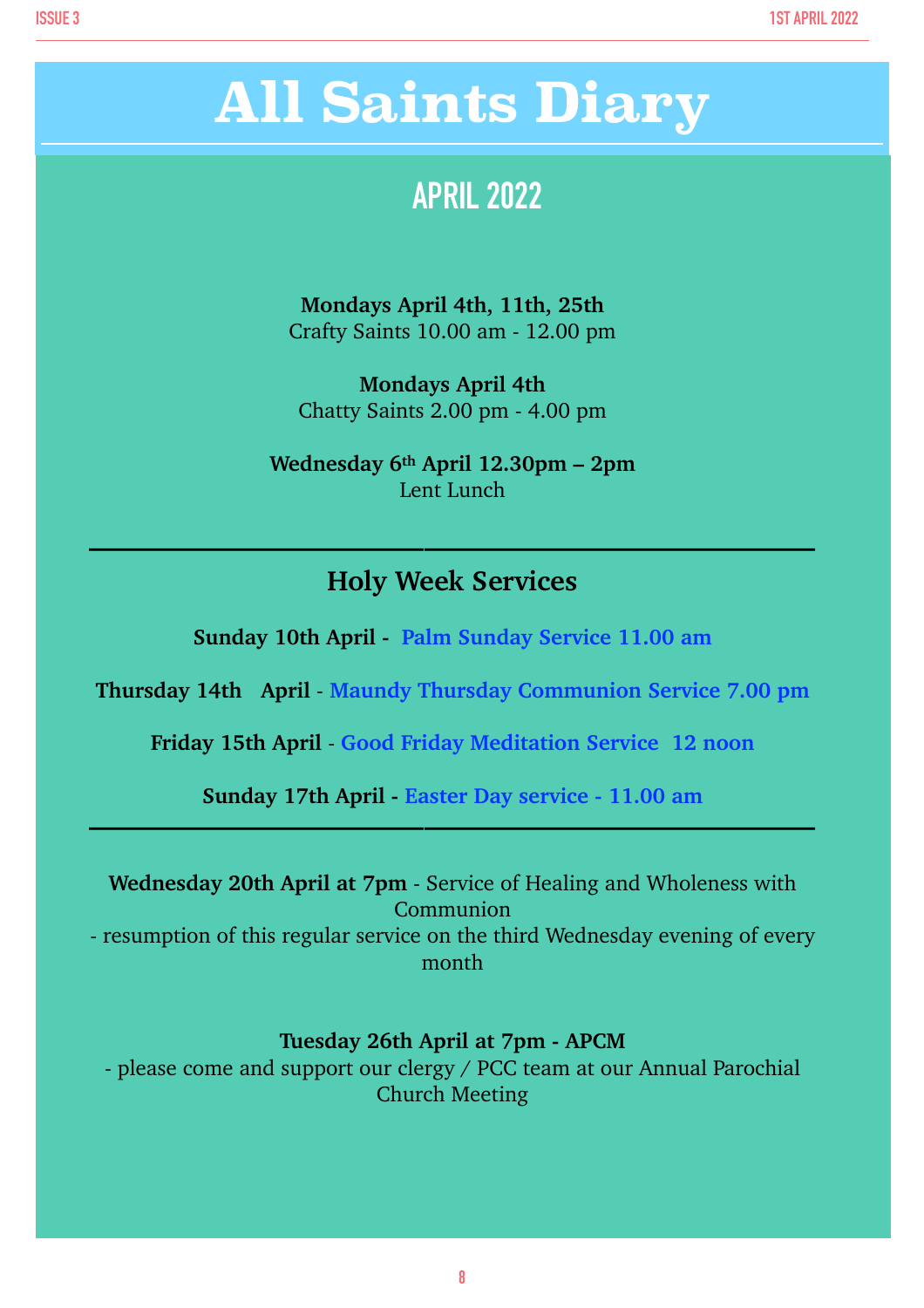# **MAY 2022**

**Mondays 2nd 9th 16th 23rd and 30th May** Crafty Saints 10.00 am - 12.00 pm

> **Mondays 2nd 16th and 30th May** Chatty Saints 2.00 pm - 4.00 pm

**Saturday 7th May 10am – 12pm** Coffee Morning to raise funds for Flower Festival

**Wednesday 18th May at 7pm -** Service of Healing and Wholeness with Communion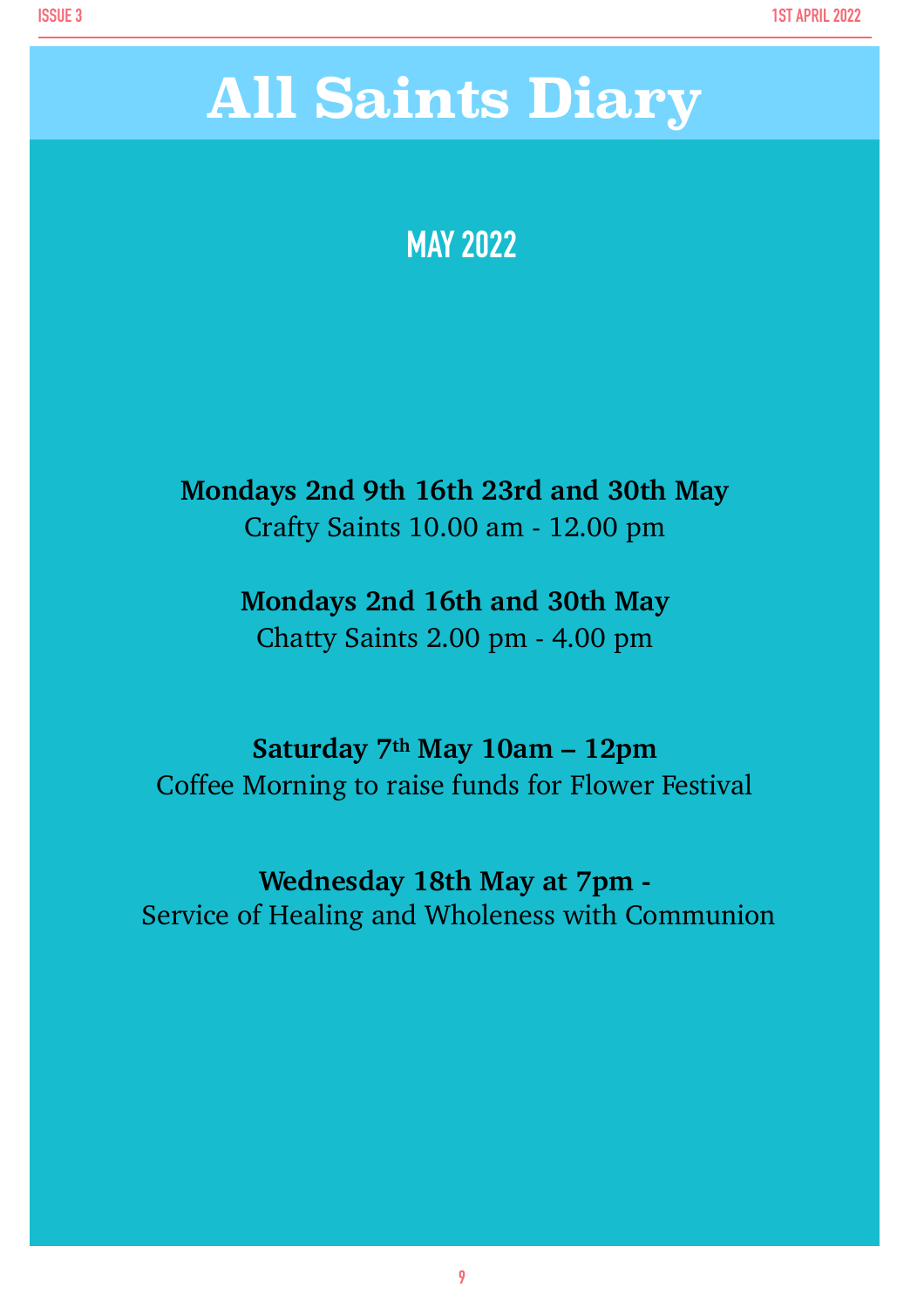# **All Saints Diary**

## **JUNE 2022**

**Mondays 6th 13th 20th and 27th June** Crafty Saints 10.00 am - 12.00 pm

> **Mondays 6th and 20th June** Chatty Saints 2.00 pm- 4.00 pm

**Thursday 2nd June – Sunday 5th June** Platinum Jubilee Open Church with refreshment

**Saturday 18th June** Huntingdon Male Voice Choir Concert

**Wednesday 15th June at 7pm**  Service of Healing and Wholeness with Communion